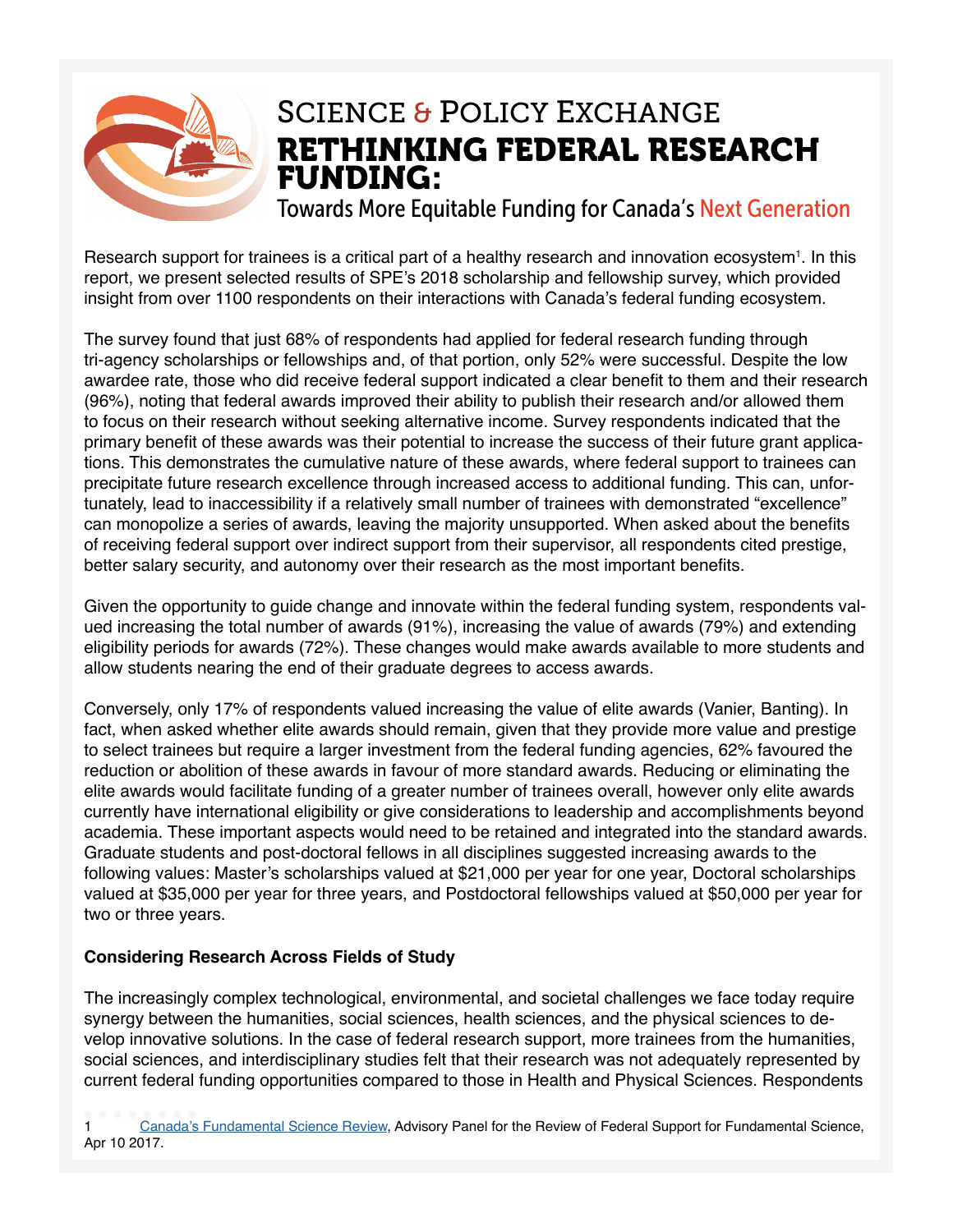from Humanities and Social Sciences also reported requiring more funding than awards provided, compared to respondents from Health and Physical Sciences; accordingly, respondents from Humanities and Social Sciences highly valued harmonizing the values of awards across the three funding agencies. Though there was strong support for increasing the number of interdisciplinary awards across the board, respondents from Humanities, Social Sciences, and Interdisciplinary researchers valued this the most highly.

The COVID-19 pandemic has amplifed the necessity to invest in research trainees to ensure the sustainability of Canada's research sector<sup>1</sup>. This moment provides an opportunity for funding agencies to revamp their granting processes in order to ensure the equitable and inclusive recruitment, development and retention of a diverse pool of world-class researchers.

#### **Overall, we recommend that federal funding agencies:**

- 1. Abolish or reduce elite awards and redirect their budget towards a greater number of standard-value awards
- 2. Harmonize award values across disciplines to \$21,000 (Masters), \$35,000 (Doctoral), and \$50,000 (Postdoctoral)
- 3. Increase the number and value of these harmonized awards
- 4. Alter merit and eligibility criteria to provide opportunity for support to more trainees, including international trainees. Accounting for:
	- a. Interdisciplinary research
	- b. The diverse ways trainees demonstrate excellence.

Different groups of students experience the federal funding system in unique ways. You can read more about some of their specific experiences in these other micro-reports.

[Graduate Student & Postdoctoral Fellow Perspectives Across](https://95323b55-8978-495d-94dd-ed077c2bade4.filesusr.com/ugd/7fd26f_9824c8296fa4493c87f53af2a5f289bc.pdf) **Gender Identities Indigenous** [Graduate Student & Postdoctoral Fellow Perspectives](https://95323b55-8978-495d-94dd-ed077c2bade4.filesusr.com/ugd/7fd26f_77f29d3999db40e38d4d2d67fcab630f.pdf) Perspectives of **International** [Graduate Students & Postdoctoral Fellows](https://95323b55-8978-495d-94dd-ed077c2bade4.filesusr.com/ugd/7fd26f_045d14284dae48a3b19fb1249b35572e.pdf)

1 [The Early Impacts of COVID-19 on Graduate Students Across Canada,](https://tspn.ca/covid19-report/) Toronto Science Policy Network, Aug 10 2020.



**SCIENCE & POLICY EXCHANGE** 

DIALOGUE SCIENCES & POLITIQUES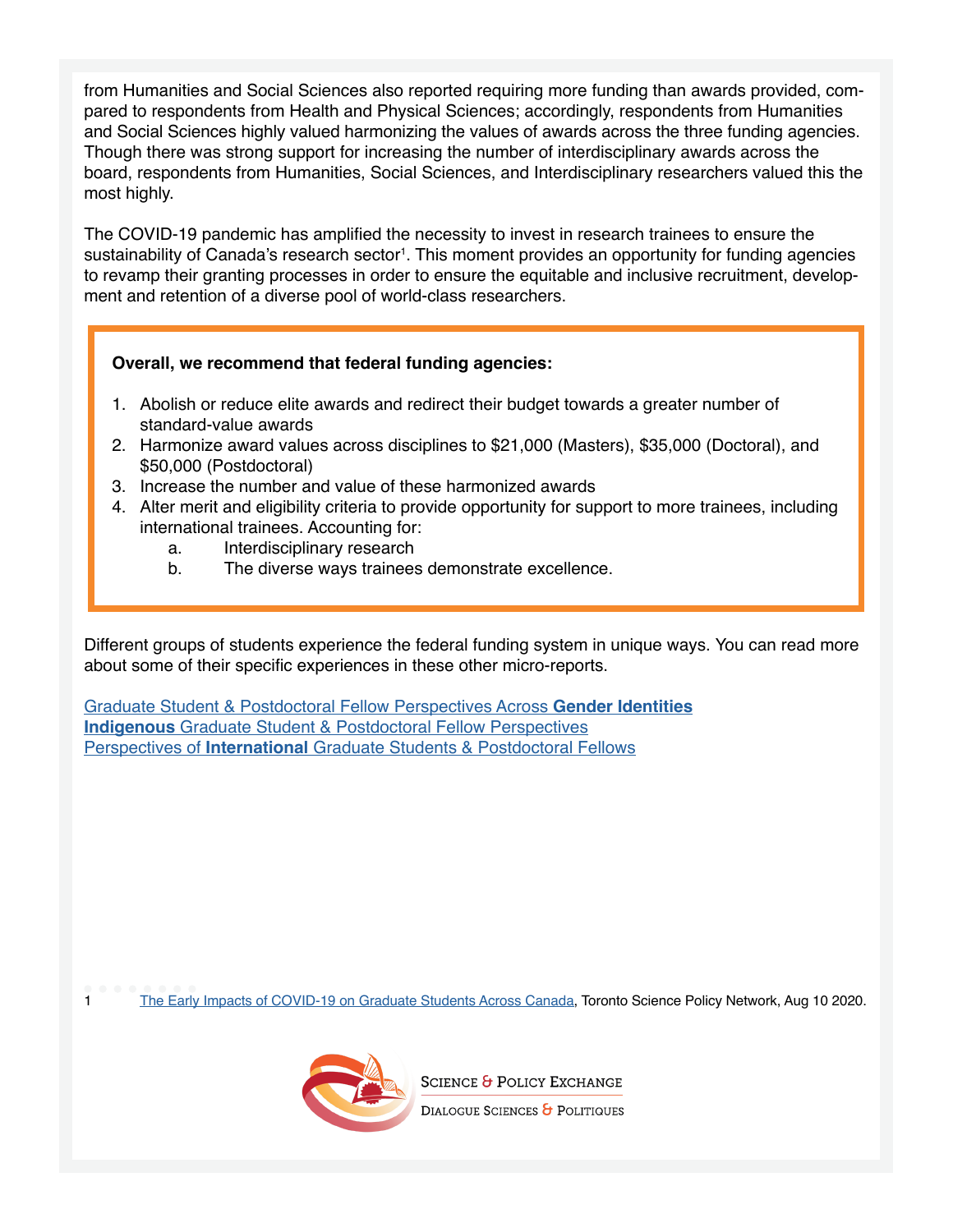

# SCIENCE & POLICY EXCHANGE SURVEY ON CANADIAN SCHOLARSHIPS & FELLOWSHIPS

Science & Policy Exchange (SPE) is a non-profit group aimed at representing the voice of next-generation researchers to policy makers. We asked graduate students and postdoctoral fellows to tell us what they want for the future of scholarships and fellowships in Canada to ensure their voice is heard.

# State of Federal Graduate and Postdoctoral Awards

Have you ever applied for a graduate or postdoctoral fellowship through CIHR, NSERC or SSHRC?





#### What impact does receiving an award have on you and your research?



Increased chance of getting awards Study without a teaching assisantship Reduced loans Increased publications No impact Networking, travel, conference opportunities Study without working outside of academia

#### Are there benefits of obtaining funding from federal awards, rather than receiving support via your supervisor's research grants?

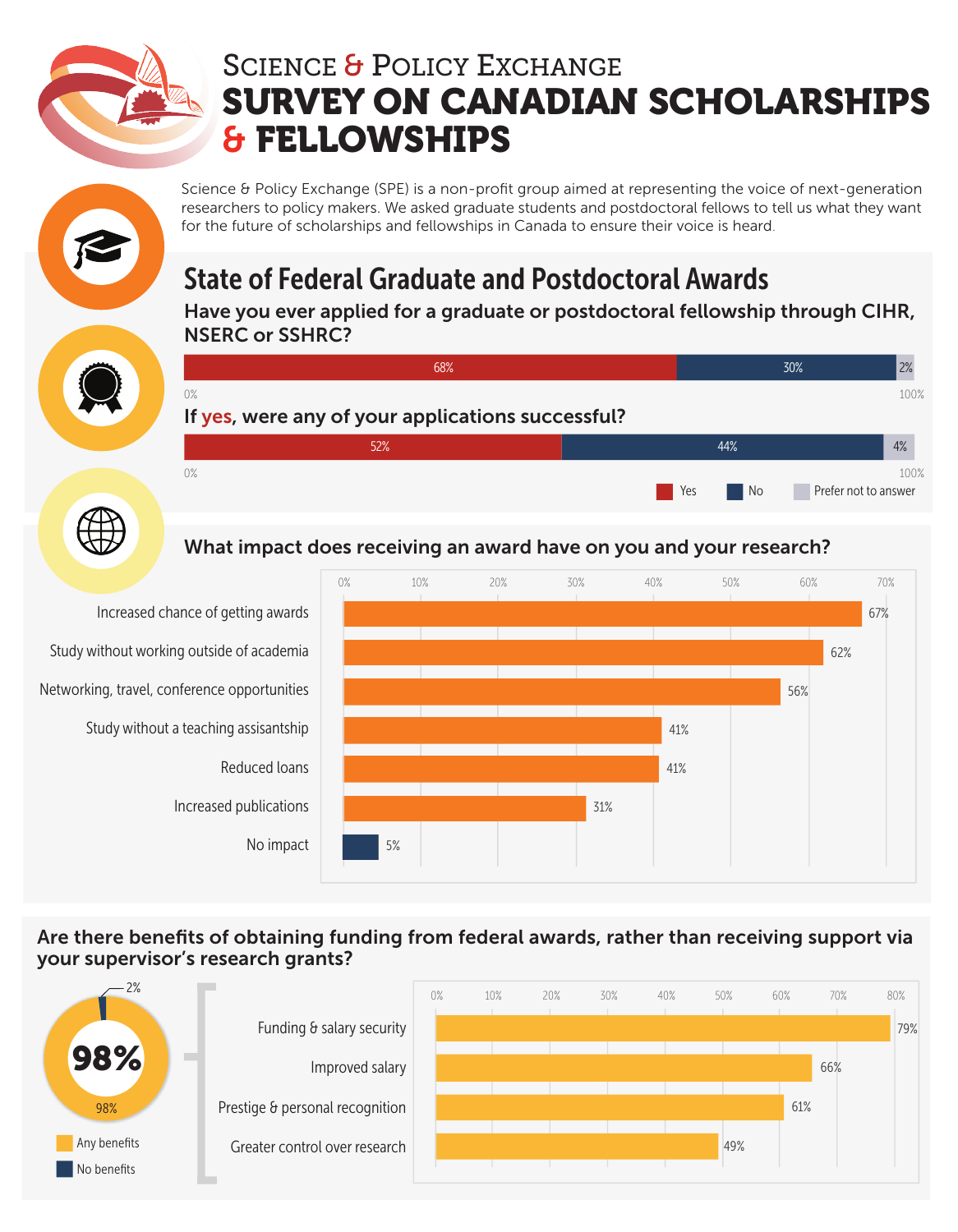### Standard & Elite Award Considerations\*

#### How do you value the following:



#### In your opinion, elite awards should be:



62% believe elite awards should be decreased or abolished.

- \* Elite awards refer to the Vanier Scholarship and Banting Fellowships
- \* Standard awards refer to all other Masters, Doctoral and Postdoctoral awards

## Awards Opportunities Across Fields of Research

Do you think your field of research is not adequately represented by the awards opportunities available from CIHR, NSERC, or SSHRC?



#### Did you require other sources of funding during the duration of your award?